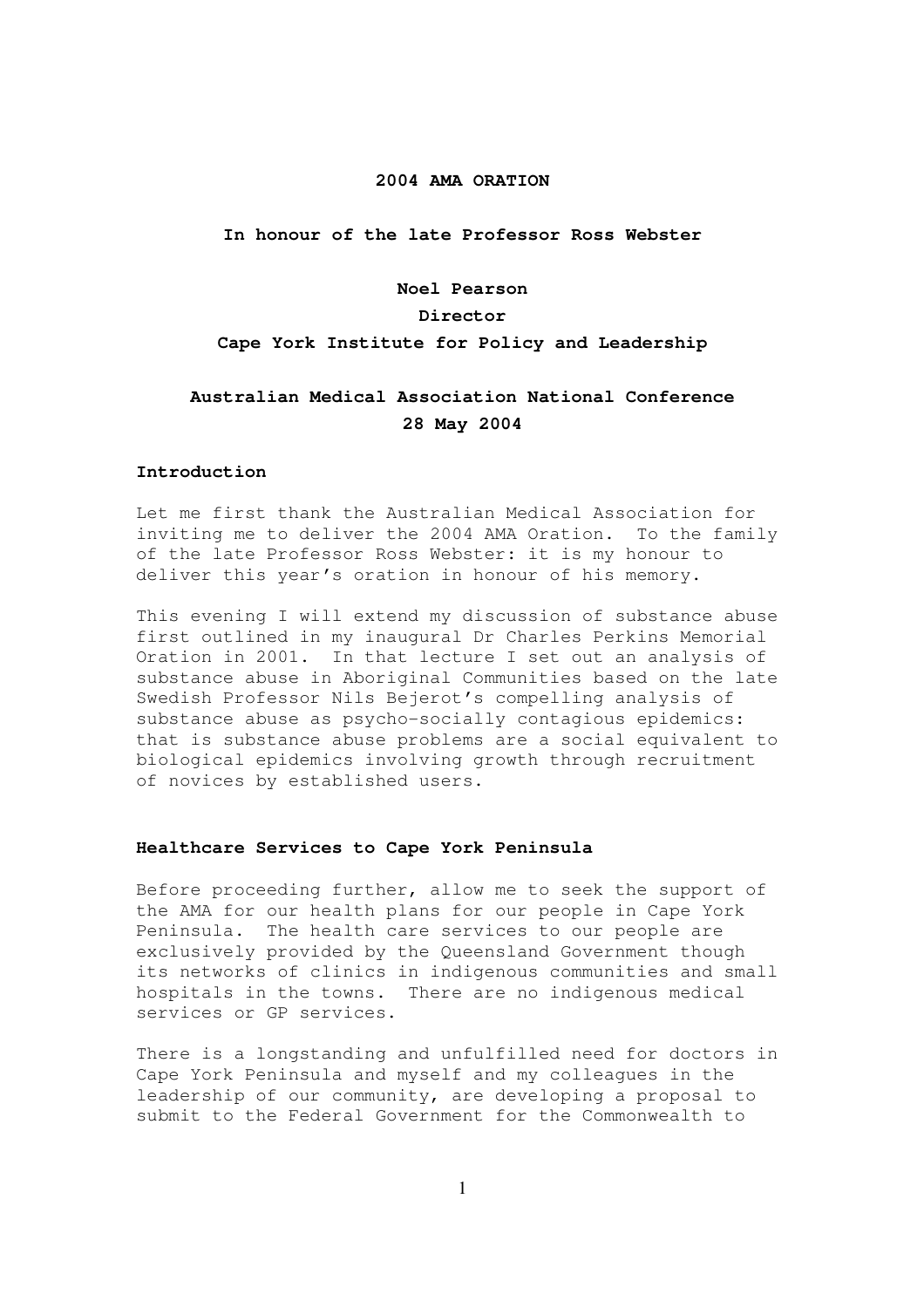provide funding through the cashing out of Medicare and the Pharmaceutical Benefits Scheme to communities that simply do not have access to GP services – to employ doctors through a community-controlled health service organisation for the region. The exclusion of our people from this federal funding must end, and we must have the means to control the provisioning of the services which are desperately needed: those of doctors and indigenous health workers. Providing funding under the Primary Health Care Access Program or similar programs through Queensland Health would not answer the need for community control. Federal funds should be provided through community controlled health service organisations.

There is good reason why the AMA should consider providing its strongest support to our submissions for Federal support. When we talk about "community control" we mean community responsibility, where our people do not just concern ourselves with the provisioning of the primary health care services, but we take responsibility for the upstream public health issues which underpin the poor health of our people: substance abuse, tobacco smoking, poor environmental health and poor nutrition. In Cape York Peninsula our whole agenda is based on the notion of responsibility: we have to take charge of our problems. If we can add the best health care services provided by doctors and health care workers with the kind of concerted and comprehensive public health strategies which we in Cape York Peninsula have developed (and are still developing) – then we will see real improvement in the health of our people.

Our confrontation with substance abuse is testament to how serious we take our primary responsibility to attack the causes of the chronic diseases which so disproportionately and so disastrously afflict our people. I hope that the AMA will join with us in a pincer strategy to fix up Aboriginal health.

In order to combat our most difficult underlying health problem – substance abuse – we need to first understand the nature of the problem, so that we can formulate effective strategies to combat it. The reason why I take substance abuse as our primary challenge is because substance abuse is either: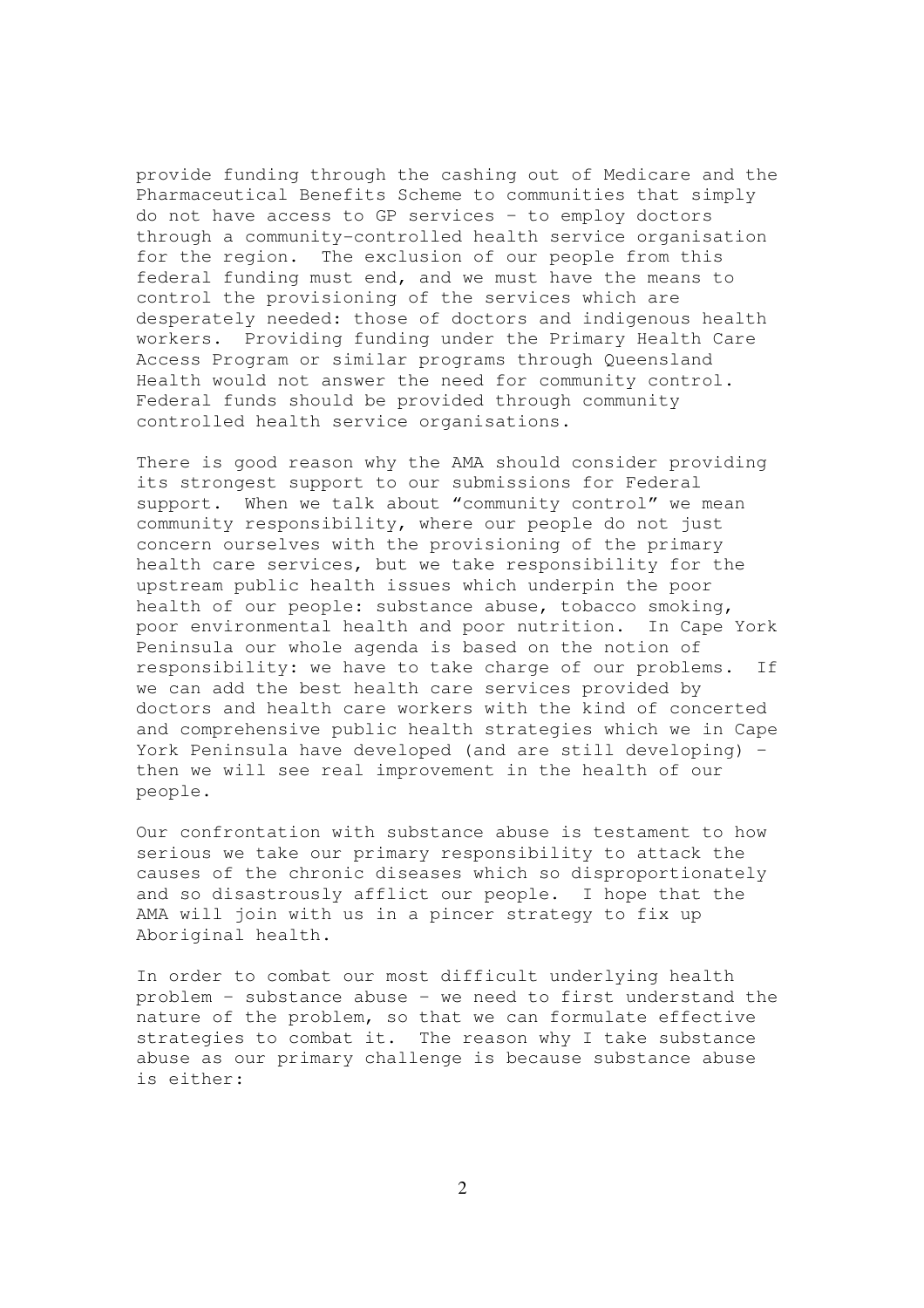- the direct cause of ill-health and other social and economic problems, or if it is not, then it
- exacerbates any pre-existing problems, and in any case
- prevents and frustrates any solutions to these problems.

This last reason for focusing on substance abuse is the catch-all reason: even people who do not engage in substance abuse are affected by it, and any attempts to solve their health problems is prevented and frustrated by the chaos, stress and misery occasioned by substance abuse and the social breakdown it brings with it. This is why we choose to first confront substance abuse as a problem in its own right, rather than as symptom of other personal or social problems. This latter misconception of substance abuse Nils Bejerot called the "symptom theory".

# **Factors Required for the Outbreak of a Substance Abuse Epidemic**

Trauma and dispossession are today not the most significant determinants of an individual's descent into substance abuse. Five factors are needed for substance abuse to take hold in a community:

- the addictive substance being available
- money to acquire the substance
- spare time to use the substance
- the example of others in the immediate environment, and
- a permissive social ideology in some circles of the community.

A widespread permissive social ideology will greatly facilitate an outbreak, but an outbreak of an epidemic of abuse can break the spirit of those who resist. Two factors that will allow epidemics to grow are therefore: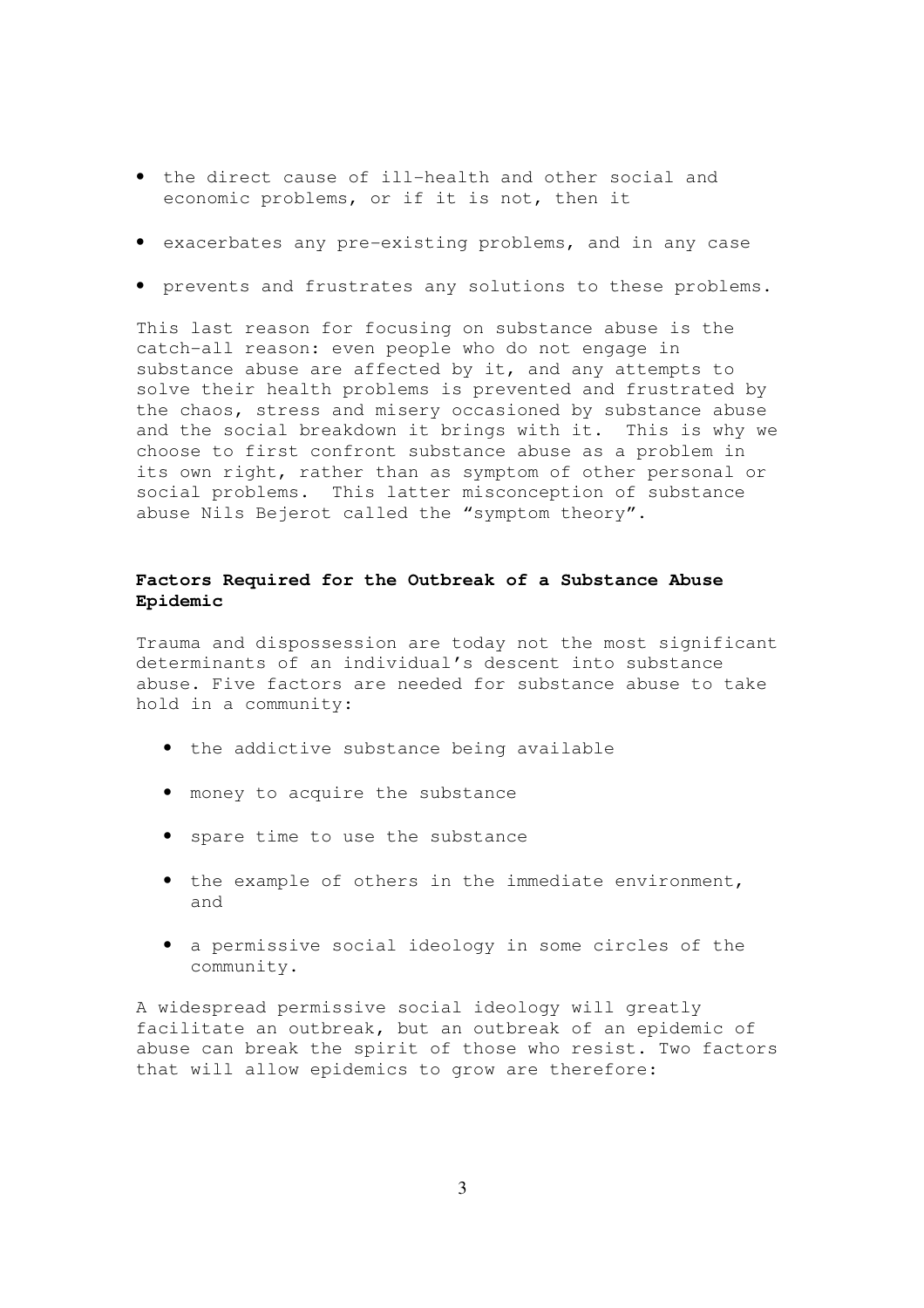- a failure to defend higher social standards in the community as a whole, and
- permissive or hesitant government policies.

### **Dynamics of an Epidemic**

The people who first become substance abusers are those who are most susceptible. As the number of addicts grows, it becomes less a breach of social norms to begin abusing substances. The symptom theory can be correct in a limited sense: the first voluntary consumption of potentially addictive substances can be a symptom of problems and bad circumstances. But as the epidemic grows, such circumstances become increasingly irrelevant as an explanation for an individual's first experimentation with addictive substances.

Our blindness to this fact, when we have witnessed in Cape York Peninsula how strong people who have struggled to take responsibility for our families and communities, and young people who have not been traumatised (and in fact have been brought up by responsible parents) get sucked into foolish and destructive behaviours, is testament to how severe our confusion has been.

## **Voluntary Rehabilitation and Voluntary Prevention Is Not Enough to Curb Epidemics**

Even under optimal circumstances, life is difficult and full of conflict. We cannot improve the quality of life to a level where an addict voluntarily leaves her or his antisocial lifestyle and joins us in our struggle for a better future. The addict's most likely response will be to use all the material and human resources we offer to facilitate an abusive lifestyle.

Nils Bejerot pointed out that public opinion is so dominated by symptom theory thinking that we fail to see that substance abuse epidemics can to some extent be compared to epidemic diseases. When faced with a contagious disease we make a clear distinction between prevalence (the number of affected people at any one time) and incidence (the number of new cases over a period of time). We realise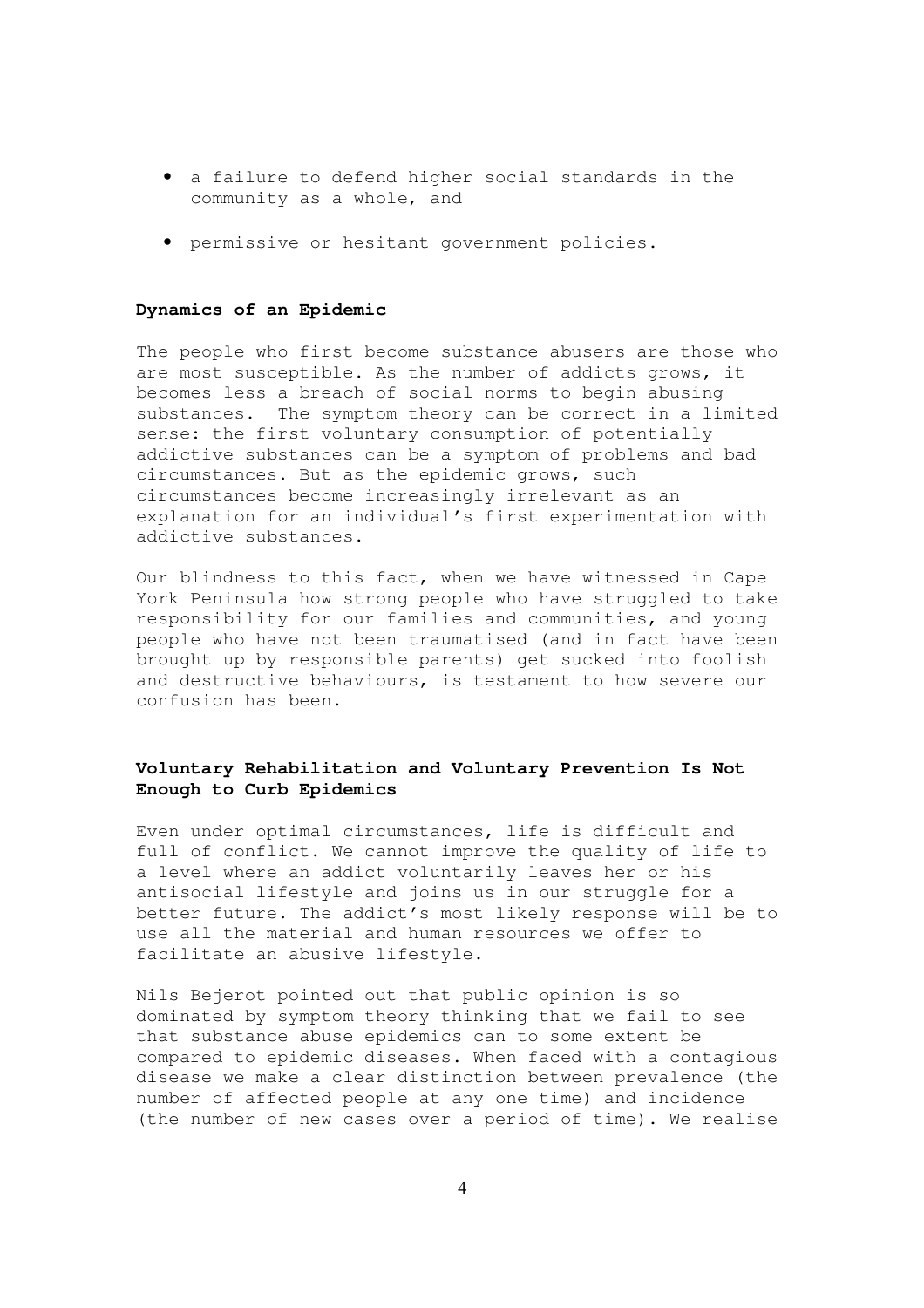that we must reduce the incidence and we concentrate our efforts on dealing with those who might spread the disease. However, when confronted with psycho-socially contagious substance abuse epidemics, society is reluctant to deal decisively with those most likely to introduce other people to the use of the addictive substance, namely those who are at a relatively early stage of substance abuse. It seems likely that the younger, less dysfunctional substance abusers, who do not see their use as a problem and do not seek rehabilitation, introduce many more people to the addictive substances than the advanced addicts who are so weakened that they might consider rehabilitation.

The epidemics cannot be cured with policies that are based on voluntary rehabilitation and clinical care. When the social, medical and economic problems become too annoying, after many years of abuse, an addict might consider voluntary rehabilitation. In fact this is the usual pattern of people "giving up grog" in our communities. After a health scare and a "last warning" from a doctor, a middleaged drinker may stop drinking. But by this time he or she has already done most of the damage he or she could have done: directly by introducing other people to abuse and addiction, and indirectly by causing chaos which makes the community more susceptible to the spread of abuse.

Helping people to lead a better life in their last years or decades is a humanitarian question, but it probably has little impact on the development of the epidemics of substance abuse. The focus must be on effective strategies to influence the behaviour of the addicts who are spreading the abusive behaviour and recruiting new (young) people to substance abuse, and on strategies to influence the behaviour of potential new recruits.

To say that there is no widespread understanding of the importance of incidence would be an exaggeration. The problem is that the emphasis on rehabilitation for indigenous people is too strong, considering that voluntary rehabilitation cannot reasonably have a great impact on the epidemics. Currently, discourse on prevention is not only secondary to the discourse on rehabilitation, it also avoids the evident truth that prevention must be based on controlling the factors money and spare time – in other words, making monetary assistance conditional as a means of influencing young people's behaviour, and limiting their freedom to do as they please.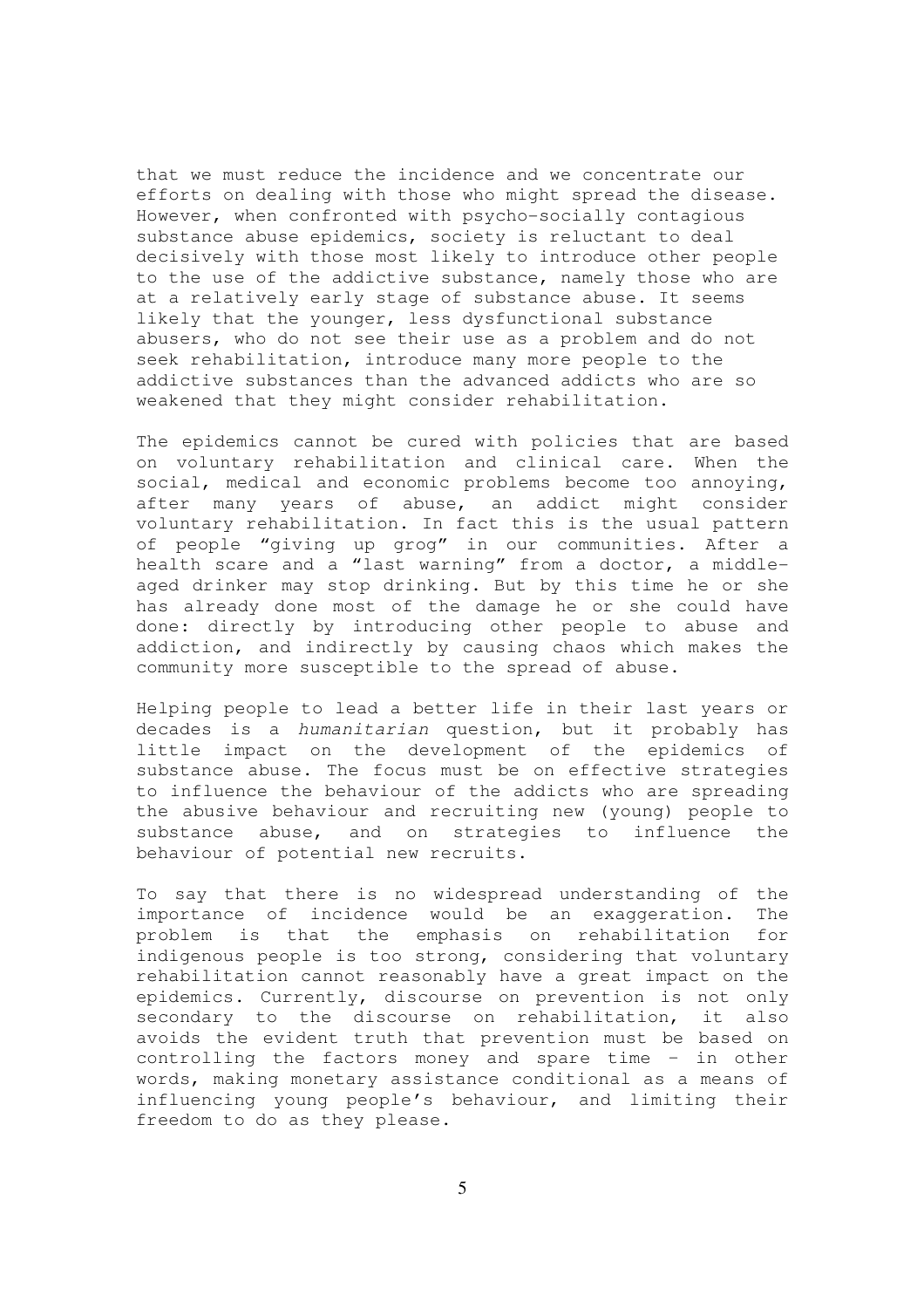# **Aboriginal Experiences Show That Our Current Thinking Is Wrong**

In conclusion, the experiences of many Aboriginal communities seem to support Nils Bejerot's thesis: lack of management of and attention paid to the factors money (in the form of passive welfare); idle time; access to addictive substances; the influence of early norm-breakers; social norms, and inadequate government policies can cause the outbreak of epidemics of substance abuse and then exacerbate them. Three observations disprove the common notion that the current state in Aboriginal communities is a symptom of dispossession. First, the prevalence of abuse of alcohol or cannabis or other drugs has in many communities reached such levels that dispossession and personal problems are not plausible explanations for people's behaviour. The proportion of emotionally disturbed people before the epidemics broke out was not large enough to explain the large number of people who became substance abusers during the passive welfare era. Second, communities which have been less severely affected by dispossession are typically at least as badly affected by the substance abuse epidemics as the more dislocated and disrupted communities. Third, the social deterioration was concurrent with material and political improvements, which suggests that the epidemics were either not affected by the policies for reducing Aboriginal disadvantage, or were accelerated by some elements of indigenous policy.

# **The Concepts "Evidence-Based Policy", "Substance Abuse is a Health Issue" and "Harm Reduction"**

Our strategy in Cape York Peninsula will be criticised. Advocates of harm reduction will count us among those who oppose substance abuse solely on moral and ideological grounds without examining the questions. Our opponents will assert that their approach is "evidence-based" and that substance abuse is a "health issue".

To overcome initial resistance in public opinion, we need to analyse the claim that substance abuse is a "health issue", and explain what we mean when we say that substance abuse is a political question.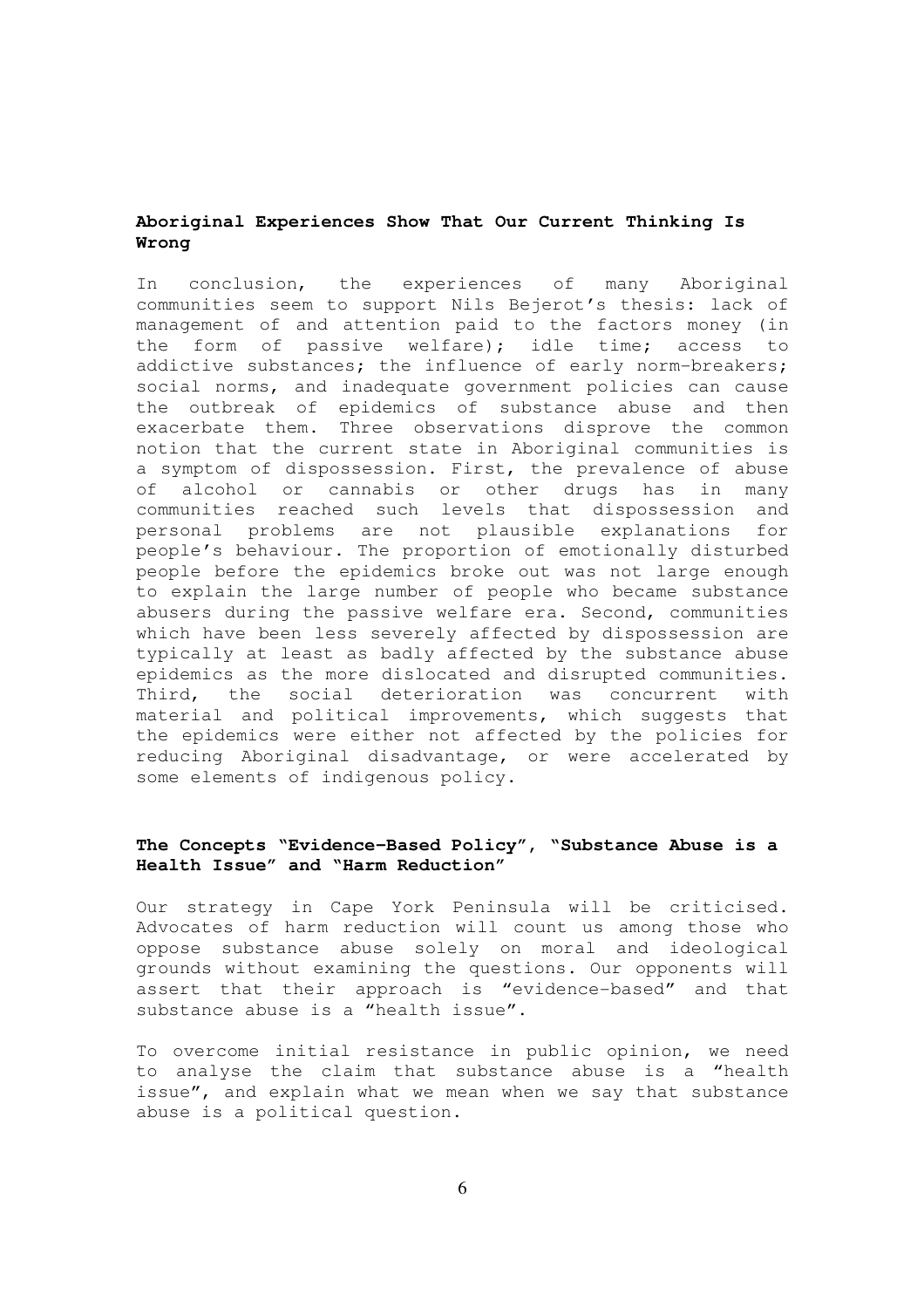Some health problems such as polio, Parkinson's disease and arthritis, are more strongly determined by biological factors than social and political factors, though many diseases are exacerbated by societal factors. Only great advances in medical science help us reduce such problems significantly.

Other health problems are closely connected with the development of the economic organisation of our civilisation. The constant transformation of our society and our economy continues to have both negative and positive effects on mental and physical health. However, it is difficult to do anything about the fundamental features of our economy at any given time.

Poverty and lack of development is a determinant of health problems that is less relevant to mainstream Australia. .<br>Addressing such health issues is often more a political question than a medical one and rapid advances can therefore in theory be made. However, reducing poverty globally has turned out to be an arduous long-term undertaking.

Substance abuse issues are different to the three groups of health issues I just mentioned above because substance abuse issues are closely connected with social ideology and social standards. There is a strong biological component in an individual's addiction to a highly addictive substance once the addiction is established. But the exposure to psychoactive substances and the behaviour of beginning to administer psychoactive substances is socially determined. Comparatively rapid changes in attitudes influence the intensity of problems with substance abuse and addictions to processes like gambling. How we deal with these problems is predominantly a social and political question. Public opinion alone can in this area achieve quite a lot; it need not wait for the economic and scientific progress that is necessary to deal with our biological limitations and health problems caused by underdevelopment and by the fundamental features of our economy at its current stage of development. The demise of smoking illustrates the principle: it has rapidly shifted from being a normal behaviour to a behaviour unwanted by a majority of people.

It is more than unfortunate that the phrase "health issue" is so prominent in public discussion about addiction and substance abuse. The classification "health problem"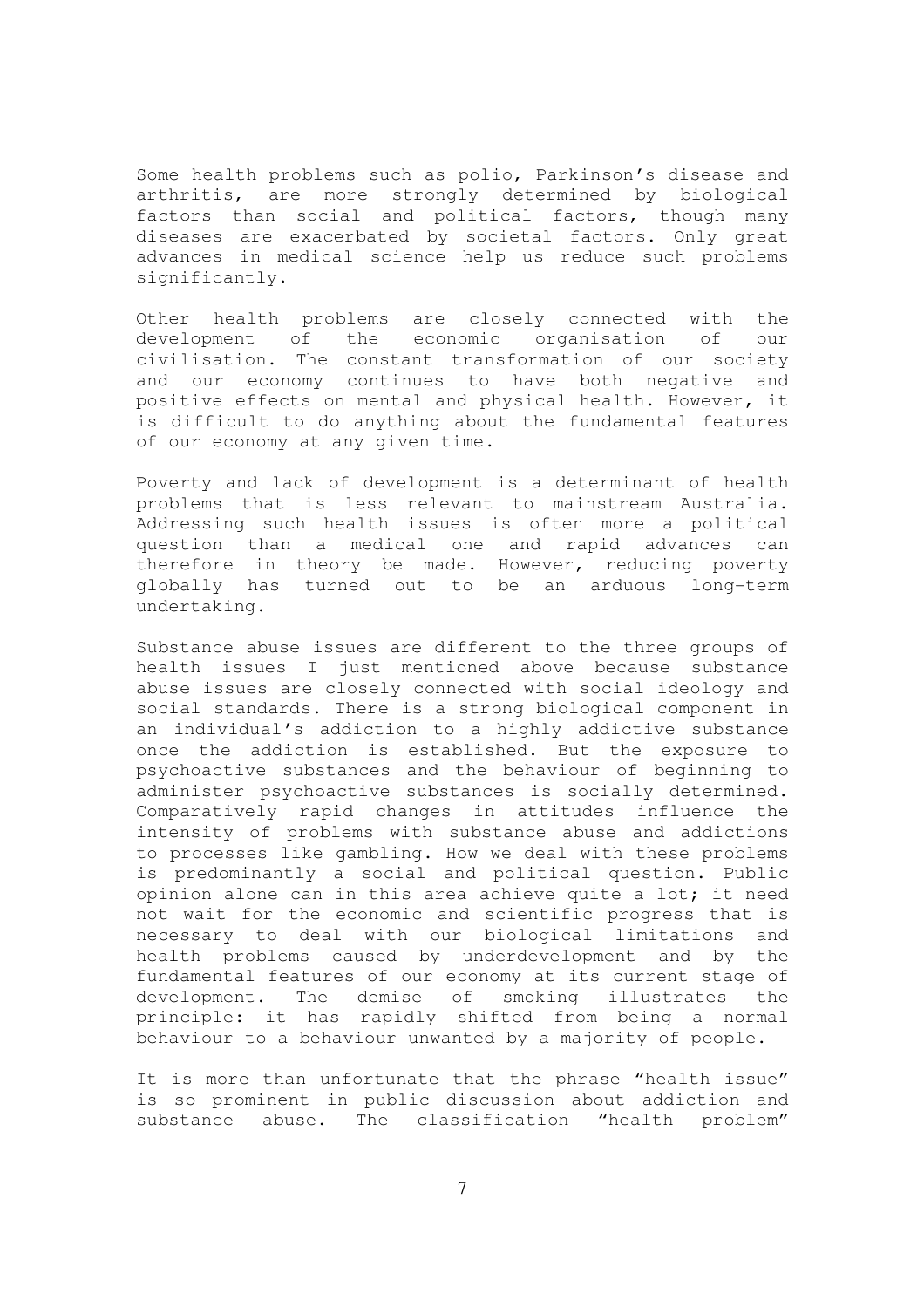obscures the importance of political and social ideology, and of the choice of individuals for the development of such phenomena.

If one conceded that substance abuse should be seen as a health issue, harm minimisation and harm reduction might be logical responses. If something cannot be avoided, its harm must be minimised.

The ideology of "harm minimisation" (which includes "supply reduction", "demand reduction" and "harm reduction") is unfortunately the official strategy of the Australian governments. Demand reduction and supply reduction (such as stopping heroin at or outside Australia's borders) are uncontroversial, but "harm reduction" is founded on the following assumptions:

- that we have to accept that we will never eradicate the problem of abuse of legally available and illicit substances
- that, having accepted the entrenchment and inevitability of substance abuse in society, it is more realistic to deal with the consequences and circumstances of substance abuse.

The most persuasive argument in favour of harm reduction is that many of the negative consequences of illicit drug use for society and for the users are at least partly due to the fact that the substances are illicit. Our opponents also argue that there is no logical justification for the different responses to legal and illicit drugs. The consequences of the abuse of alcohol are very severe, but use of alcohol is not prohibited. We have an arbitrary situation today where it is legal to sell alcohol to dysfunctional addicts, but illegal to sell most other drugs.

Harm reduction policies erode the restrictive social consensus required to curb the psycho-social epidemics, but occasionally we need to prioritise between the struggle against biological epidemics such as HIV infection and the psycho-social epidemic of using psychoactive substances. A basically restrictive substance abuse policy cannot avoid making calculations about whether urgent health imperatives must occasionally take precedence over the negative consequences of condoning substance abuse. Adopting some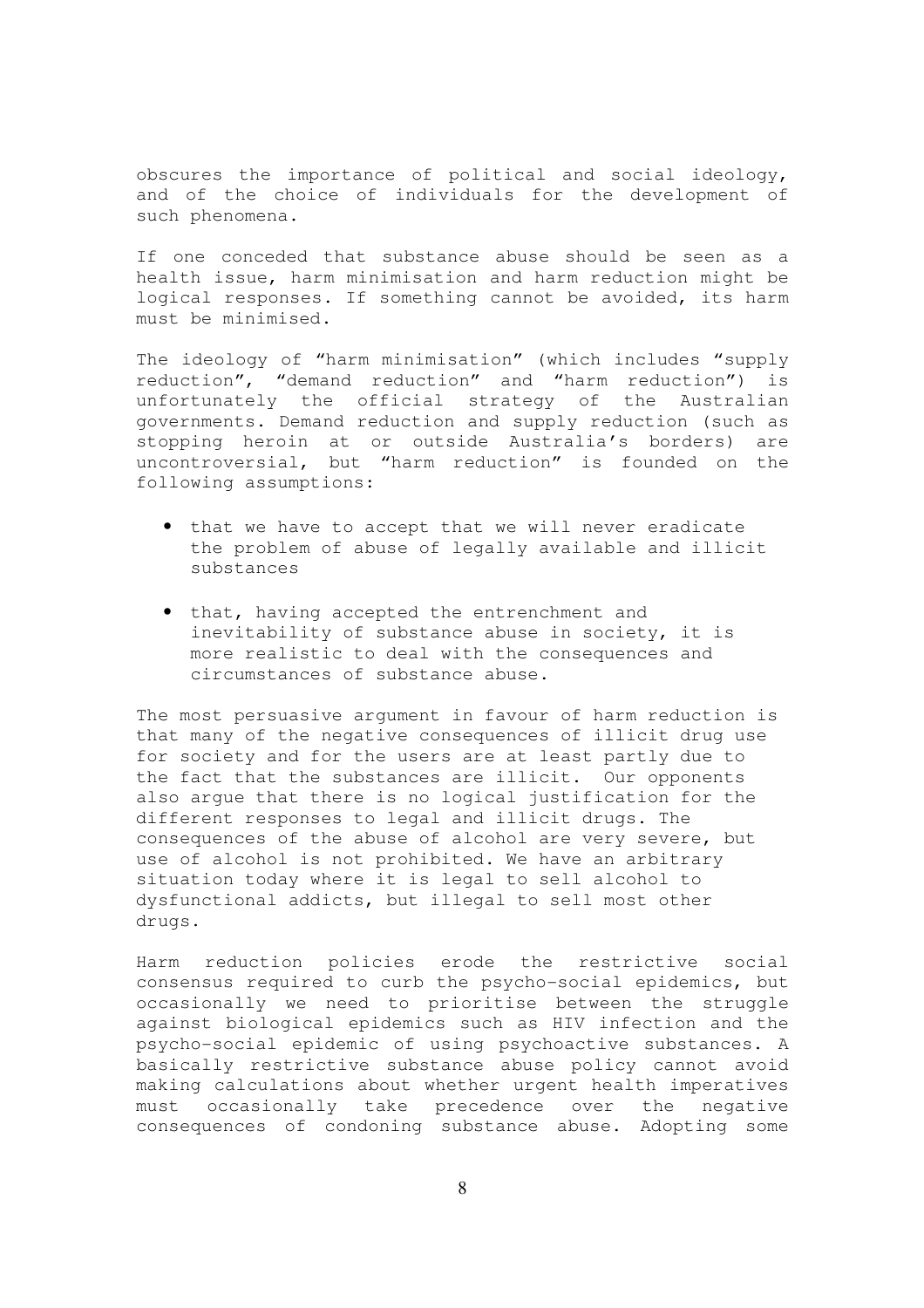harm reduction policies is not an acknowledgement that the harm reduction lobby is generally correct; specifically, this does not amount to any concession to the libertarian undercurrent of harm reduction.

### **Does one camp have science on its side?**

The phrase "evidence-based" is another catch-cry of antirestrictive opinion in Australia. Politicians are naturally in search of solutions "that work", but they need to be aware that "evidence-based" approaches are not as neutral and objective as the phrase implies.

"Evidence-based harm reduction" implies a view of society and a political philosophy; it is not just an objective conclusion about what is inevitable. It sees the increasing number of widespread psychoactive substances as inextricably linked to the development of the most fundamental features of human culture. Its proponents reject our view that political and social collective action can remove a psychoactive substance from society, on the basis that our culture has reached an age of individualism.

If one holds that fundamental conviction, the "lab-rat" perspective of society, which is inherent in the notion "evidence-based", is realistic: one can change the circumstances of the lab rats by gathering evidence about what circumstances minimise the harm which the rats might do to themselves and to each other, but it would be futile to try to agree with the lab rats about how harm is going to be avoided altogether, or expect the lab rats to reach such an agreement amongst themselves, because rats are individualists incapable of reaching a social consensus about consciously upheld norms.

Attempts by lay people to challenge the substance abuse experts' definition of rational, evidence-based discourse will be met with condescension. Many people and political leaders all over the world have been opposed to so called "heroin trials". A WHO report on the neuroscience of addiction<sup>1</sup>, summarised the debate in the following partisan terms: "The international debate on heroin-assisted treatment of opioid dependence, initially mainly political

 $\overline{a}$ 

 $1$ Neuroscience of psychoactive substance use and dependence. World Health Organisation, Geneva 2004.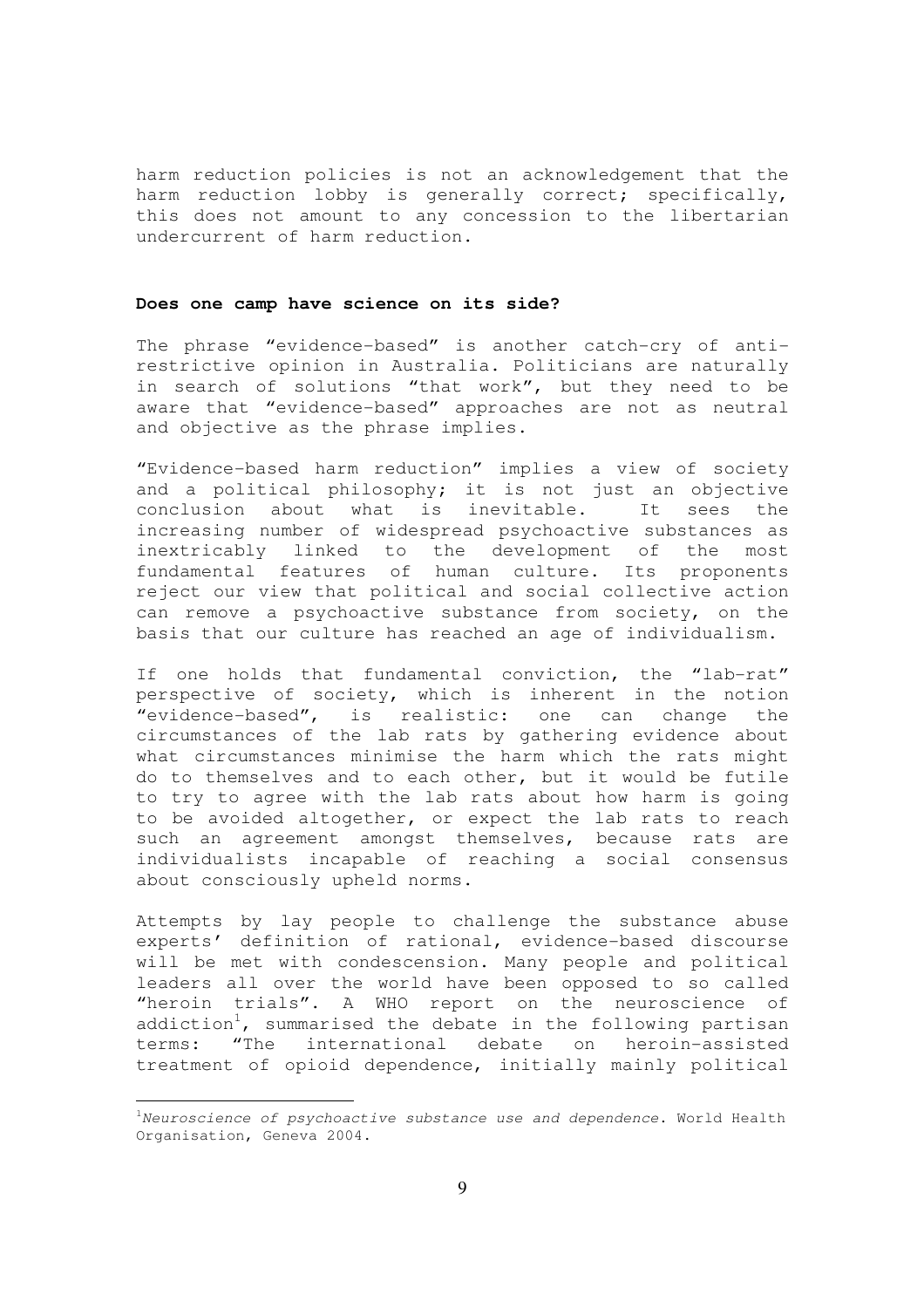and controversial, tends to become more scientific and evidence-oriented". It is remarkable that one side in a debate about fundamental values should be dismissed as "controversial" and the other described as "scientific and evidence-based". The substance abuse debate is unique among political debates in that one side has managed to monopolise the name of science. However, the harm reduction lobby will never acknowledge that it represents one side (sometimes with extreme tendencies) in a political debate, rather than being the representative of science and objectivity in the struggle against ignorance.

### **Can people unite?**

 $\overline{a}$ 

The advocates of harm reduction believe that "there is no approach to the use of drugs of dependence and psychotropic substances which will ever provide a drug free community"?; they do not believe that we can prevent the many illicit drugs from becoming endemic to our society.

This is where there is a sharp contrast between us and the harm reduction advocates in terms of our view of society and our social ideology. Harm reduction is based on the political judgement that it is impossible for a sufficiently large proportion of the people to reach consensus about norms and agree over strict and long-term rules about what is good for society. Attempts in that direction will, our opponents think, lead to both oppression and an increase in drug-related problems. In the absence of debate over the fundamental social theory underpinning harm reduction, those arguments of the harm reduction lobby will be persuasive.

We are of the opinion that people can unite if they explore the argument in a thorough democratic debate. The dividing line in this debate is firstly a difference in opinion about people's ability to unite and agree for the common good.

 $2$  Quoted from the Aims and Objectives of the Australian Drug Law Reform Foundation.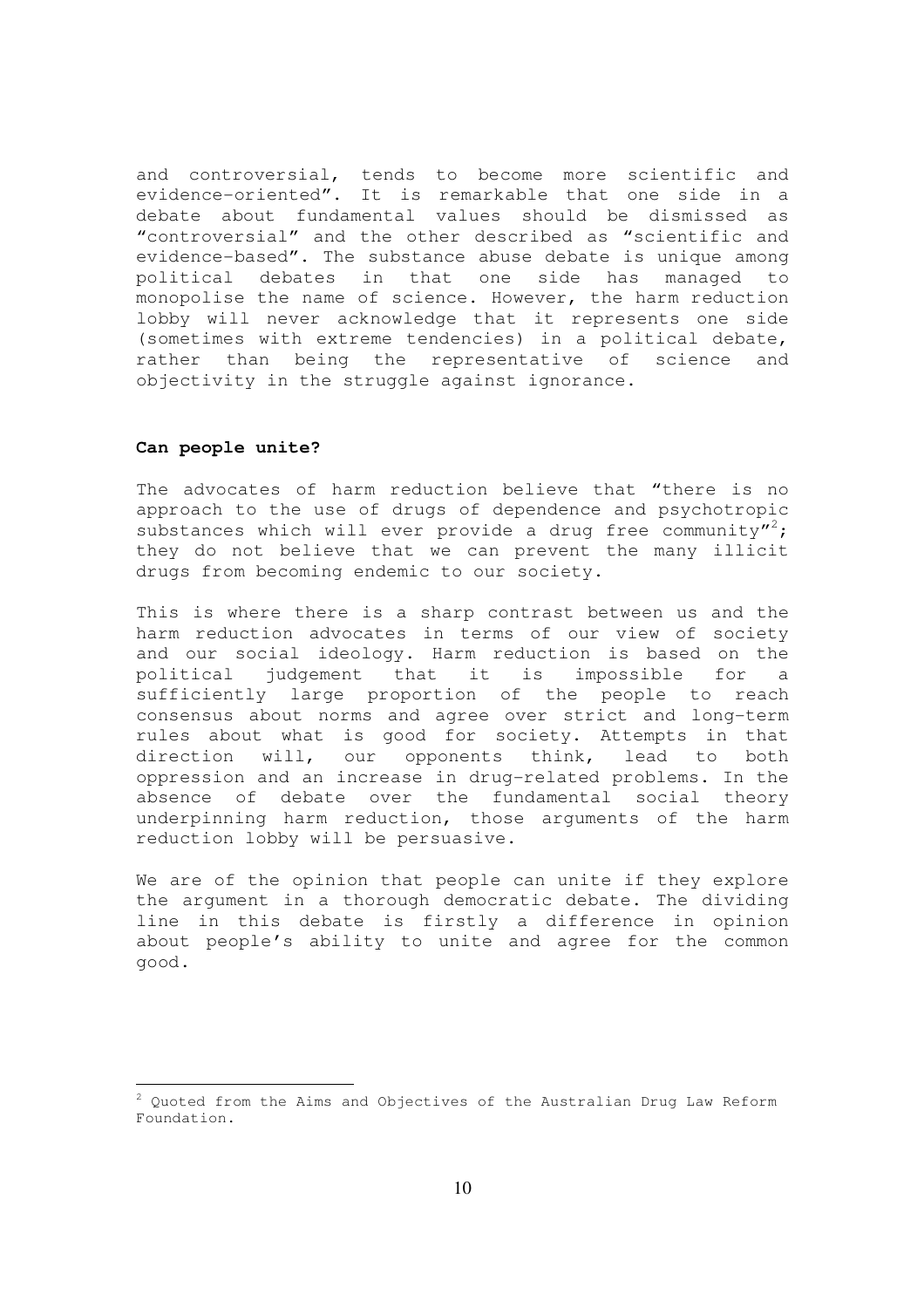# **Opponents of Harm Reduction in the Right and the Left Must Unite**

Rejecting harm reduction is not necessarily a conservative policy. In a Leftist analysis, the societal function of addiction is to compound disunity and political paralysis among large sectors of the population and make people less able to organise themselves, politically and socially. And Aboriginal people, at the very bottom of stratified society, can least afford this policy. It is therefore a political struggle to prevent the final establishment of new abuse epidemics, and to curb by means of restrictions, the damage done by endemic problems of Australian society, such as alcohol and gambling.

Substance abuse epidemics can be dealt with if a broad coalition of democrats – conservatives, responsible economic liberals, principled social democrats and socialists and whoever is in favour of social order – unites against the progressivist Left and the "socially progressive" Right around a consistent, restrictive policy.

Forget about walking bridges; what ordinary non-indigenous Australians can and must do for Aboriginal reconciliation is to improve social standards in the country by rejecting illicit drugs in their own environment, and irresponsible use of alcohol and gambling.

### **Not Curbing Substance Abuse is Cultural Genocide**

Those who disagree with our arguments should try to see things from a remote Aboriginal perspective. In Cape York Peninsula, alcohol, illicit drugs and gambling are not means of recreation but miserable sources of disunity, passivity, crime, violence, pain and death. Entire communities are affected, with the result that they can make no progress in any social or economic area. The mixing of alcohol and cannabis or petrol and cannabis causes violence, injury and death, and social and economic collapse.

The urban discussion of harm minimisation is irrelevant to our situation; the harm caused by pervasive addictions cannot be managed. We do not believe it is possible to implement widely different policies underpinned by contradictory ideologies in different parts of the country.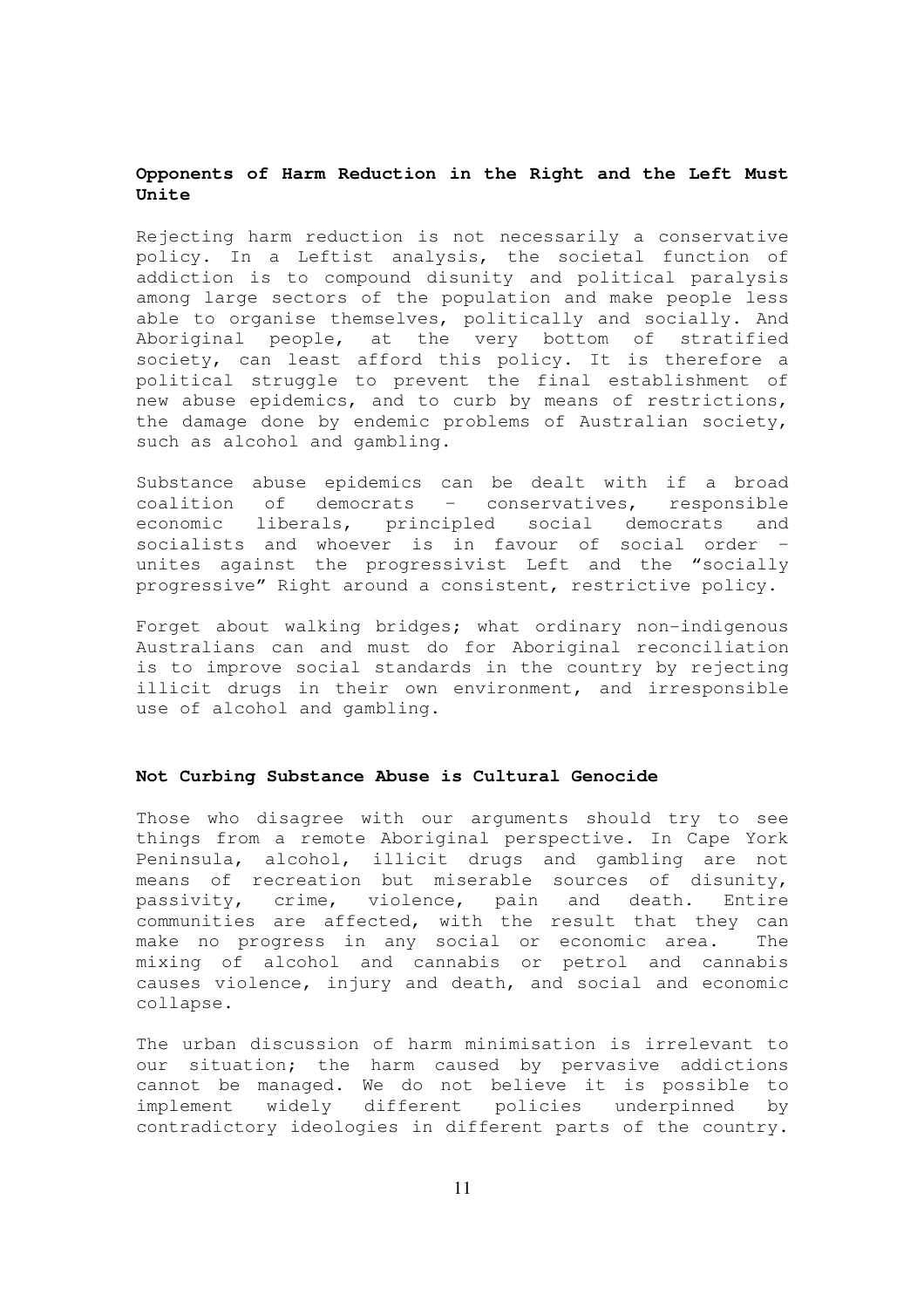If, for example, the Australian mainstream decides to "liberalise" the norms regarding use of cannabis, the situation for Aboriginal people who fight for social order in the communities would go from difficult to hopeless.

# **Academics, Professionals and Most Politicians Have No Leadership to Offer**

In this discussion I have tried to cover both legally available substances (alcohol) and illicit drugs.

My purpose is not to analyse in detail the many addiction problems of indigenous people, but to inspire questioning of the broad and diverse movement in Australian political, academic and bureaucratic thinking that goes in the direction of harm reduction, liberalisation, and perhaps controlled supply. Particularly among political leaders such an attitude is usually a very general idea which has far-reaching implications for their political behaviour; policy suggestions may be more or less radical in the direction of liberalisation, but they are variations on a theme. We believe that some basic convictions about substance abuse will determine how leaders and members of the public think about seemingly very different problems such as alcohol abuse in Cape York Peninsula and heroin use in Sydney. It is therefore necessary to respond to this basic philosophical tenet in broad terms, in order to show that there are well founded objections to the current trajectory and that a credible alternative route is available.

In 2001 Dr Alex Wodak invited me to speak at the yearly conference of the Australian Professional Society on Alcohol and Drugs (APSAD). Dr Wodak wrote that "if alcohol and drug prevention and treatment services for indigenous Australians is ever to be improved and receive additional funding, it would largely be the members of this organisation who will carry out this work or train those who do so".

This is precisely what must not happen in Cape York Peninsula. APSAD members, academics and experts generally make no contribution to the solution of our problems. Some of their writings are acceptable and occasionally insightful, but they have failed to exercise intellectual leadership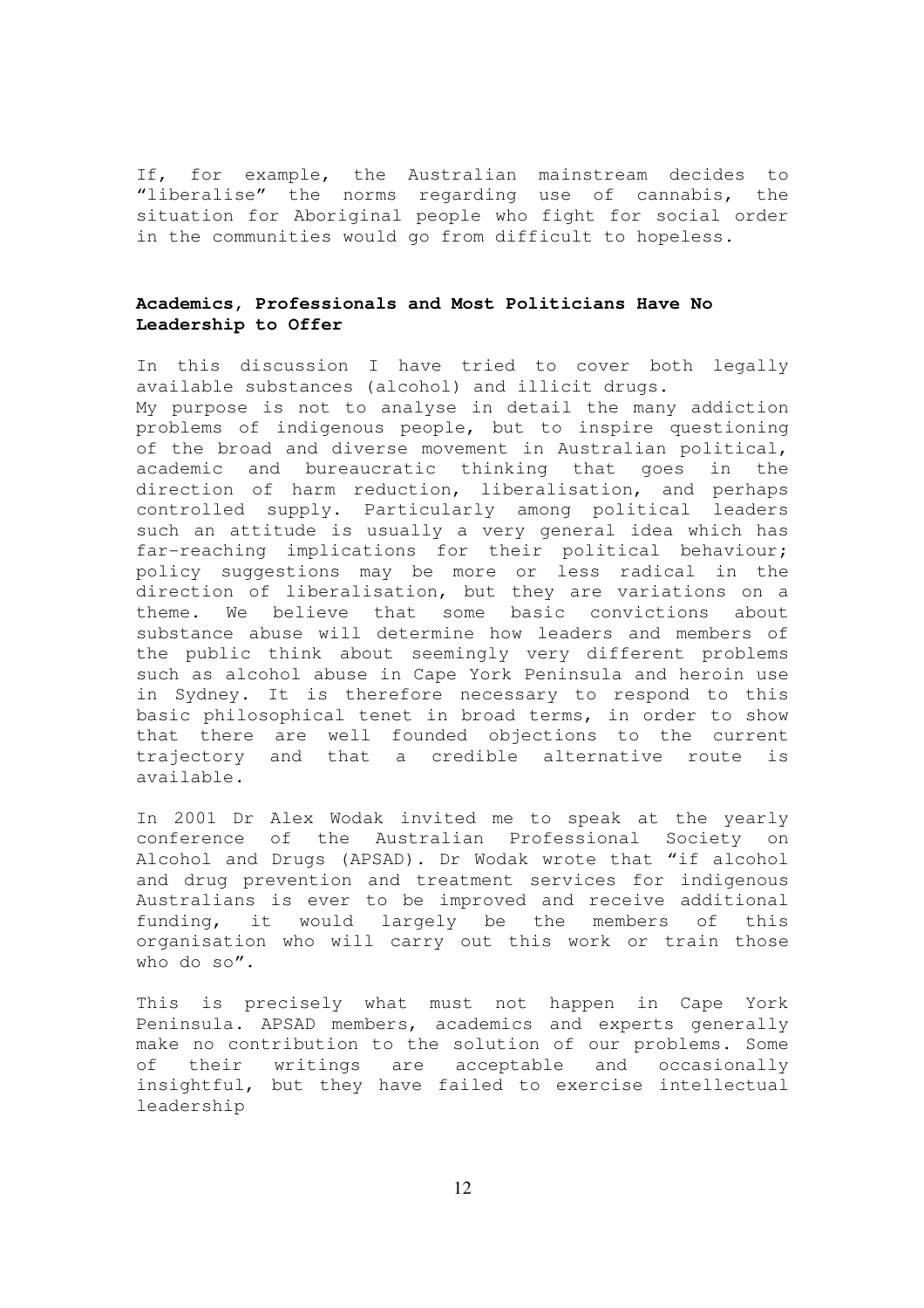We have to do it ourselves. Not only the implementation, based on theory developed by others; we have to do the thinking.

### **What is Social Policy?**

Finally I want to ask: "What is social policy?" People usually think about redistribution of wealth and government service delivery as the main components of social policy. The effects of passive welfare and service delivery have not been good in our region. Those effects have been compounded by failure of the governments (and indigenous leaders) to realise that a third pillar of social policy must be managing the factors that lead to increase of addiction and substance abuse.

### **The Greatest Policy Failure of Australian History**

With the benefit of hindsight, the Australian people set up a lethal trap when indigenous people were exposed to the combination of passive welfare payments, idleness, and access to legal and illicit addictive substances and gambling. One marvels at the ignorance and lack of foresight that allowed Australian governments and indigenous and non-indigenous Australians to settle on such a policy after the end of the era of protection and official discrimination. How could we not see that the consequence would be short lives, illiteracy, tens of thousands of cases of severe sexual abuse and violent crimes, and cultural dissolution?

And that was not the end of the disaster. When the problems became undeniable, we together, indigenous and nonindigenous Australians, collectively started behaving like an addict and claimed that it was all a symptom of dispossession.

We laid the responsibility on earlier generations and convenient enemies like "racists", and, by adopting an analysis that identified a root cause that was wrong, we destroyed all prospects of people uniting to stop the disintegration. Also, the alleged root cause of racism and disadvantage was so intractable that we perhaps had no real hope in our hearts.